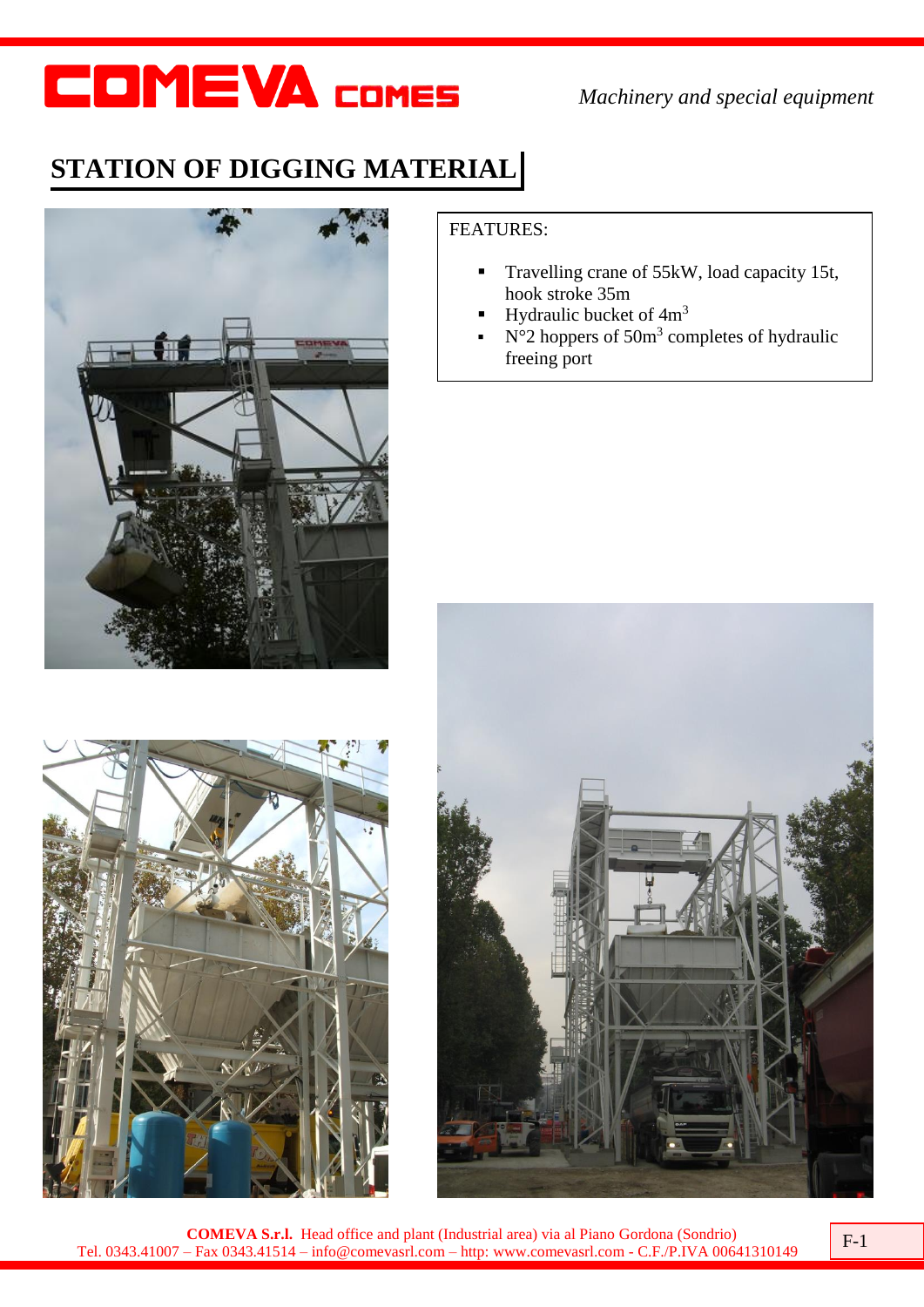*Machinery and special equipment*

#### **SYSTEMS FOR HANDLING MELTED MATERIALS**



#### FEATURES:

system consisted in feed band, timing arm (bracket 12m), radial crane (load capacity 15t, gauge 25m, power 55kW), load hopper. Capacity 200 t/h.

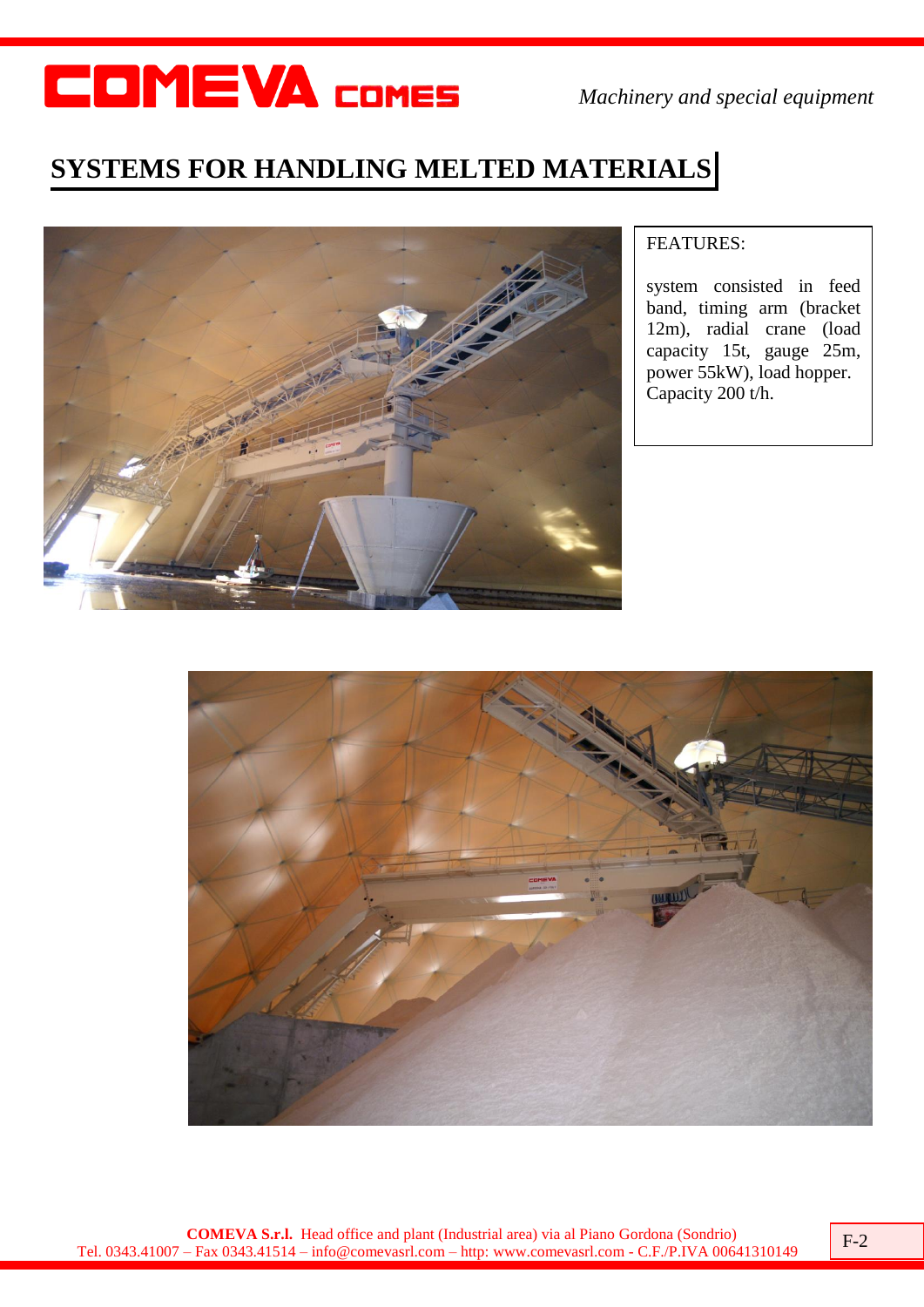*Machinery and special equipment*

### **BUCKET DIGGING MATERIAL SYSTEM**





#### FEATURES:

- Bucket with openable bottom of  $4 \text{ m}^3$
- Guide cone for the centering of the bucket
- Hopper of 50 m3 completed with hydraulic discharge



**COMEVA S.r.l.** Head office and plant (Industrial area) via al Piano Gordona (Sondrio) **COMEVA S.r.l.** Head office and plant (Industrial area) via al Piano Gordona (Sondrio)<br>F-3<br>Tel. 0343.41007 – Fax 0343.41514 – info@comevasrl.com – http: www.comevasrl.com - C.F./P.IVA 00641310149